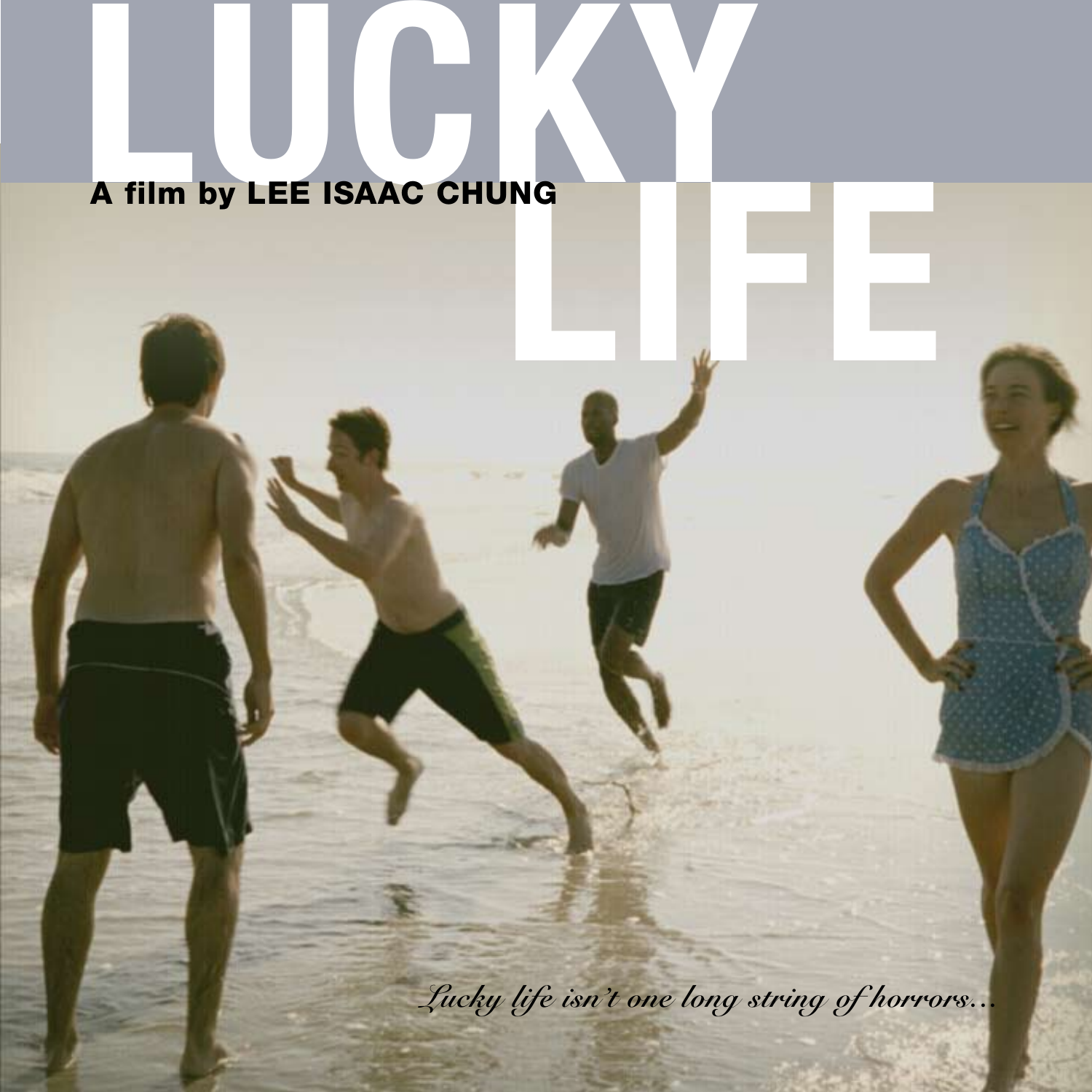Inspired by the poetry of Gerald Stern.

## From the director of the award-winning *Munyurangabo*.

# **Synopsis**

A group of friends travels to the beach to encourage Jason, recently diagnosed with terminal cancer. The journey is rooted in nostalgia and desire for a meaningful farewell, although the friends avoid the subject of Jason's illness. Some time later, as Mark and Karen plan to have a child, the beach trip lingers as a haunting memory in their new phase of life ...

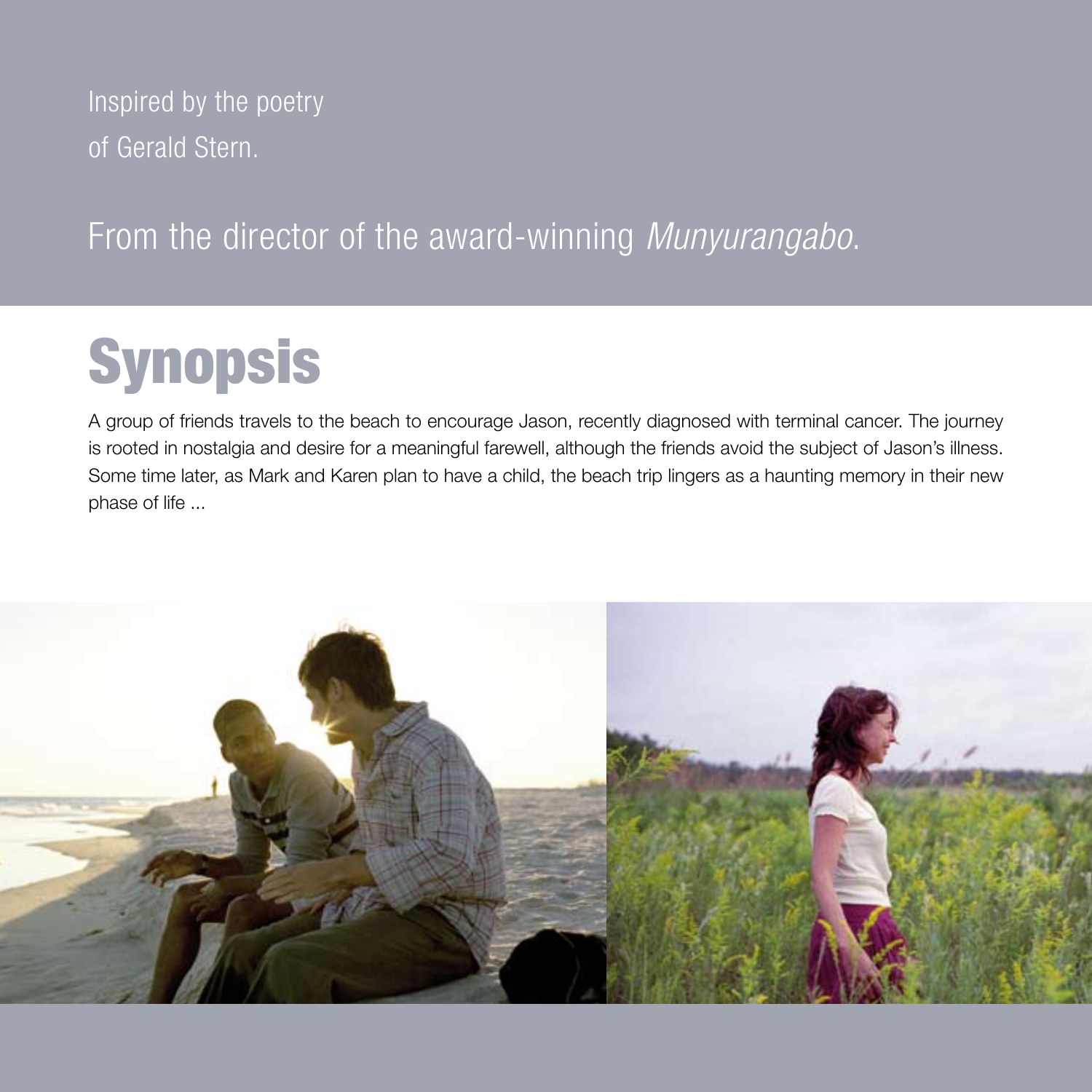# Director's Notes

I marvel at the absurdity of memory, the haphazard assortment of souvenirs retained as time passes mercilessly. I remember very little of my first trip to the ocean, for instance, while seemingly inconsequential moments remain very clear to me. Although such loss of clarity is shameful, I long for the rare moments of epiphany when even the most negligible memories combine to resonate a new meaning like the arrival of a wild guest.

I created *Lucky Life* out of this longing, straying from traditional narrative devices and wishing to reflect the processes of memory and lived experience. This meant that the production itself should be organic. We filmed on the beaches of North Carolina while two tropical storms passed, and every production day was an improvised response and adaptation to nature. We worked with an informal script for most of the scenes and relied on available light to dictate camera placement and framing.

Samuel Anderson and I wrote and prepared the film during a time in which we each experienced personal tragedies. I found some shelter in reading poetry, the most important being Gerald Stern's 1977 collection, *Lucky Life*, for which this film is named. Stern himself is the collector of epiphanies, a scourer of memories and everyday occurrences that others would abandon – he redeems what is lost to forgetting and leads us to the hallowed words, "O lucky, lucky life." Should redemption for the world come, poets of memory will ring its church bells.

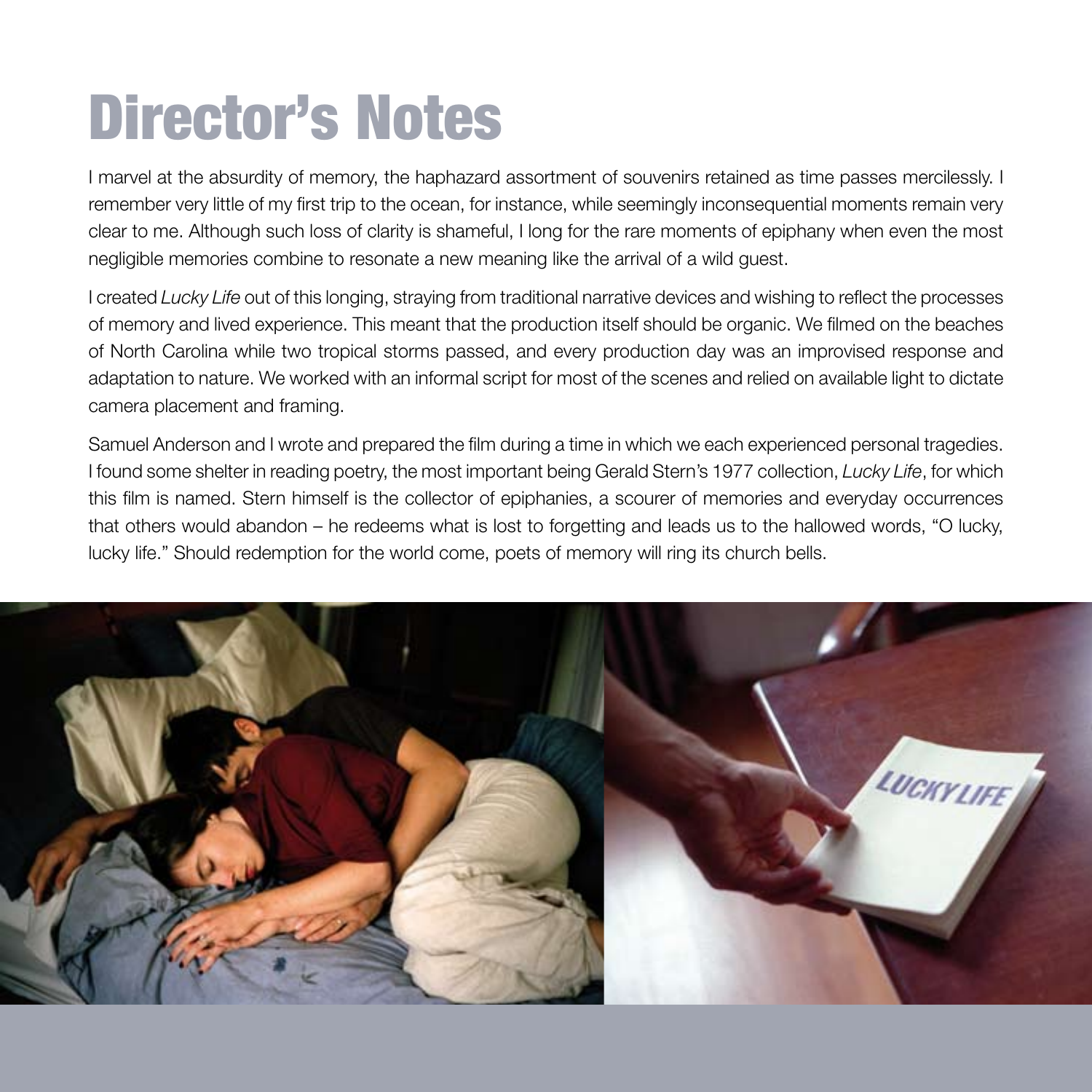*Lucky life by Gerald Stern*

Lucky life isn't one long string of horrors and there are moments of peace, and pleasure, as I lie in between the blows.

Lucky I don't have to wake up in Phillipsburg, New Jersey, on the hill overlooking Union Square or the hill overlooking Kuebler Brewery or the hill overlooking SS. Philip and James but have my own hills and my own vistas to come back to.

Each year I go down to the island I add one more year to the darkness; and though I sit up with my dear friends trying to separate the one year from the other, this one from the last, that one from the former, another from another, after a while they all get lumped together, the year we walked to Holgate, the year our shoes got washed away, the year it rained, the year my tooth brought misery to us all.

This year was a crisis. I knew it when we pulled the car onto the sand and looked for the key. I knew it when we walked up the outside steps and opened the hot icebox and began the struggle with swollen drawers and I knew it when we laid out the sheets and separated the clothes into piles and I knew it when we made our first rush onto the beach and I knew it when we finally sat on the porch with coffee cups shaking in our hands.

My dream is I'm walking through Phillipsburg, New Jersey, and I'm lost on South Main Street. I am trying to tell, by memory, which statue of Christopher Columbus I have to look for, the one with him slumped over and lost in weariness or the one with him vaguely guiding the way with a cross and globe in one hand and a compass in the other. My dream is I'm in the Eagle Hotel on Chamber Street sitting at the oak bar, listening to two obese veterans discussing Hawaii in 1942, and reading the funny signs over the bottles. My dream is I sleep upstairs over the honey locust and sit on the side porch overlooking the stone culvert with a whole new set of friends, mostly old and humorless.

Dear waves, what will you do for me this year? Will you drown out my scream? Will you let me rise through the fog? Will you fill me with that old salt feeling? Will you let me take my long steps in the cold sand? Will you let me lie on the white bedspread and study the black clouds with the blue holes in them? Will you let me see the rusty trees and the old monoplanes one more year? Will you still let me draw my sacred figures and move the kites and the birds around with my dark mind?

Lucky life is like this. Lucky there is an ocean to come to. Lucky you can judge yourself in this water. Lucky you can be purified over and over again. Lucky there is the same cleanliness for everyone. Lucky life is like that. Lucky life. Oh lucky life. Oh lucky lucky life. Lucky life.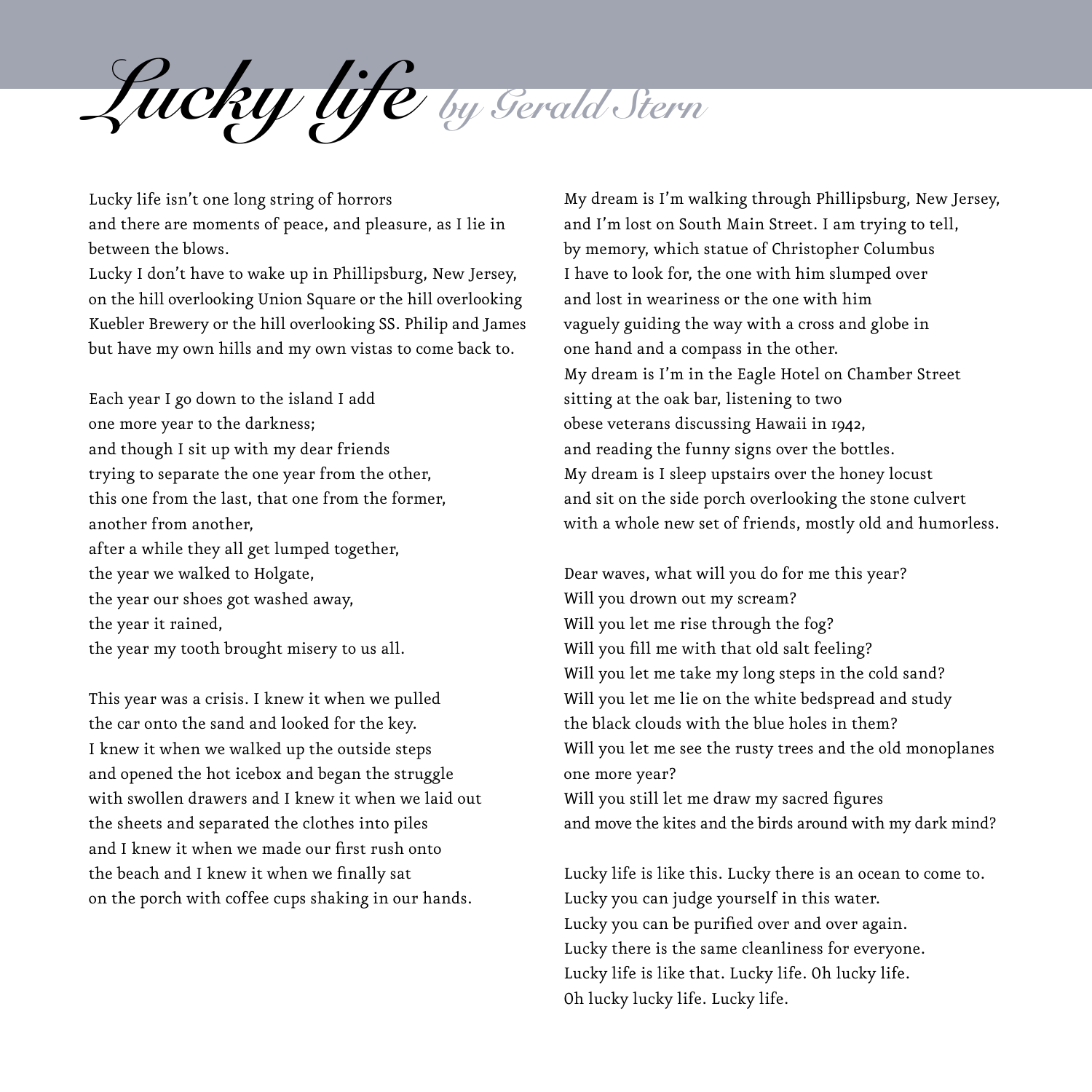# Director's Biography

### **Lee Isaac Chung** Producer and Director

Lee Isaac Chung grew up on a small farm in rural Arkansas and then attended Yale University to study Biology. At Yale, with exposure to art cinema in his senior year, he dropped his plans for medical school and pursued filmmaking. His first feature, *Munyurangabo* premiered at Cannes 2007 (Un Certain Regard). He resides in New York with his wife Valerie and manages Almond Tree Films, a production company he founded with his collaborators, Samuel Anderson and Jenny Lund.

# Filmography

*Munyurangabo* (2007 – 97')

- Cannes Film Festival Un Certain Regard 2007
- Toronto Film Festival 2007
- AFI Film Festival Grand Jury Prize 2007
- Rotterdam Film Festival 2008
- Berlin Film Festival 2008

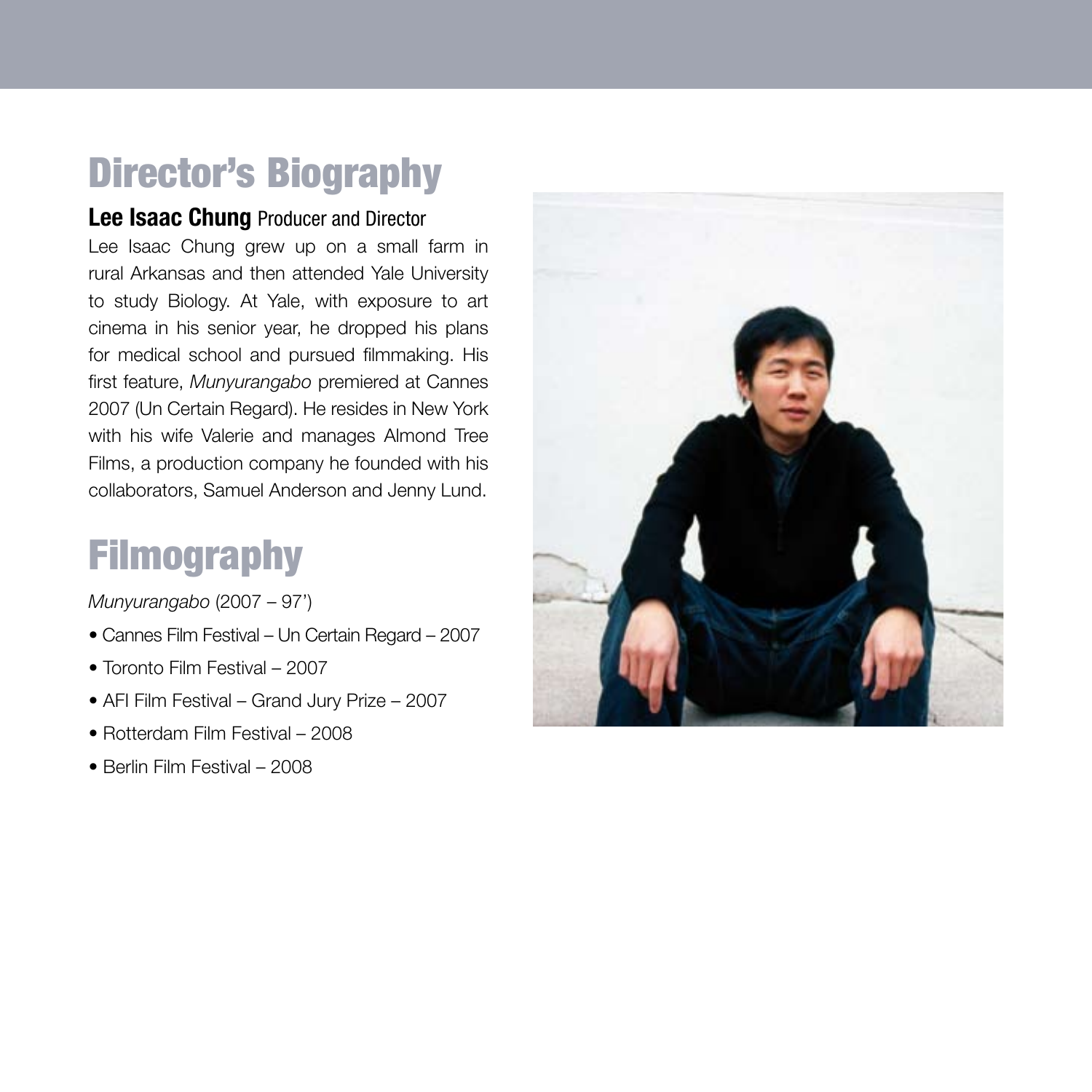### **Samuel Gray Anderson** Producer

Jenny Lund, Lee Isaac Chung, and Samuel Gray Anderson co-founded Almond Tree Films in 2006, to support the film *Munyurangabo* (Cannes 2007 – Un Certain Regard). The company's goal is to promote and participate in work that expands the boundaries of narrative cinema. After Munyurangabo, it began work to establish a film school in Kigali, Rwanda.

Samuel Gray Anderson was born in 1981 in Latrobe, Pennsylvania. He studied English Literature at Yale University and is now based in New York City. He co-wrote and co-produced *Munyurangabo*. In addition to co-writing and producing Lucky Life, he is currently writing and developing a number of future Almond Tree projects."

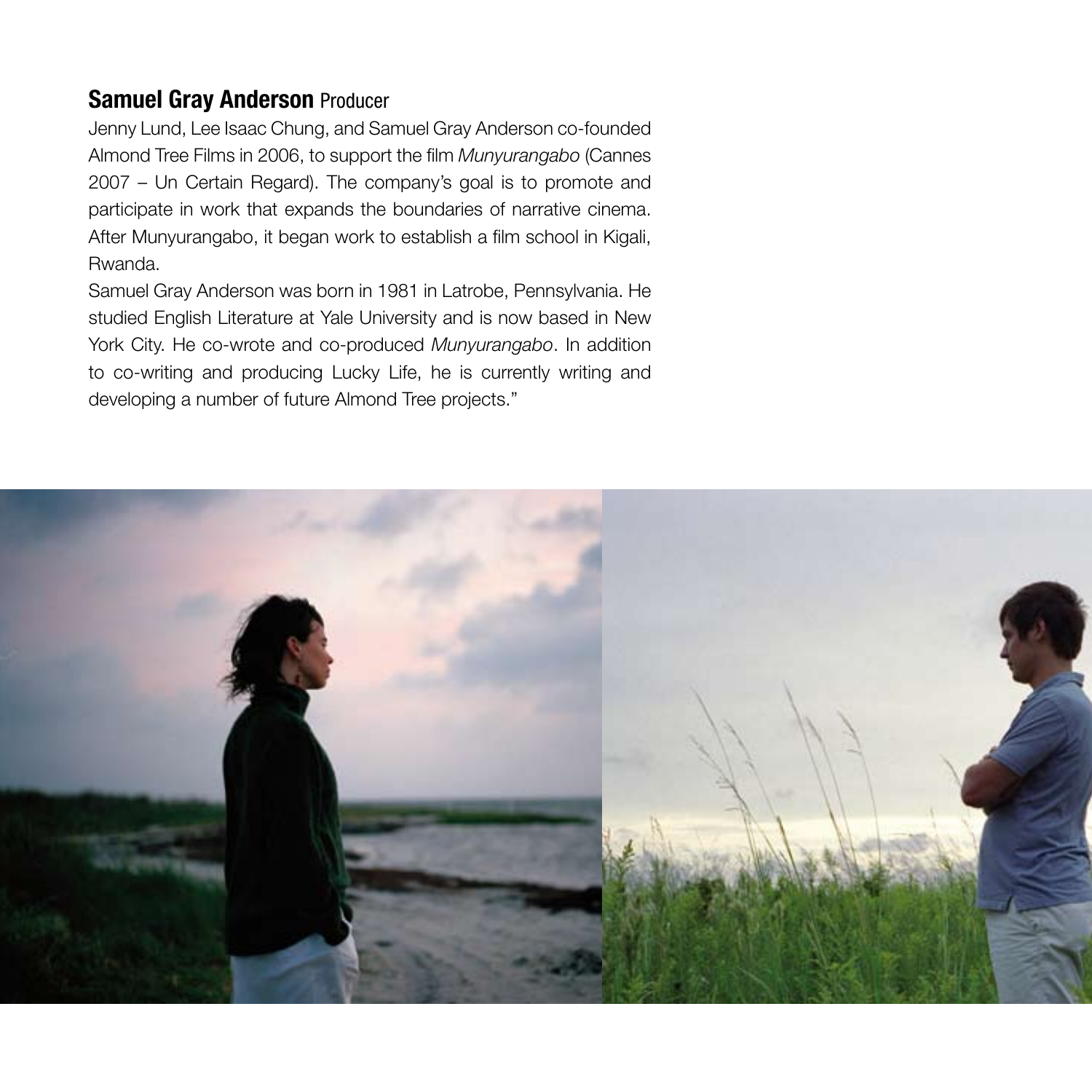# Cast and Crew

| Kenyon Adams           | Jaso   |
|------------------------|--------|
| Daniel O'Keefe         | Marl   |
| Megan McKenna          | Kare   |
| <b>Richard Harvell</b> | Alex   |
| Nancy Huse             | Cera   |
| Yohei Kawamata         | Yo     |
| Stephanie Skaff        | Liliar |
| Nancia Patterson       | Cas    |
| Kyoko Shakagori        | Kvol   |

Kenyon Adams Jason Mark Karen Ceramic Artist I ilian Cashier Kyoko



Producer, Writer **Samuel Gray Anderson** Producer **Richard Lormand** Director of Photography **Jenny Lund and Koji Otsuka** Art Director Valerie Chu Associate Producer **Yohei Kawamata** Consulting Producer **Hanna Lee** Composer **Bryan Senti** Sound Design, Supervising Sound Editor, Greg Sextro and Production Sound Mixer: Additional Music **Matthew Croasmun** 1<sup>st</sup> Assistant Director **Amanda Stoddard** Key Grip **Pablo Thomas** 1<sup>st</sup> Assistant Camera **Douglas Seok** Boom Operator **Mike Juarez** Production Assistants **Gideon Ang and Christina Fichter** Re-Recording Engineer Georgia Hilton MPSE CAS Colorist **Scot Olive** Graphics **Susan Springer Anderson** 

Director, Editor, Writer, Producer **Lee Isaac Chung**